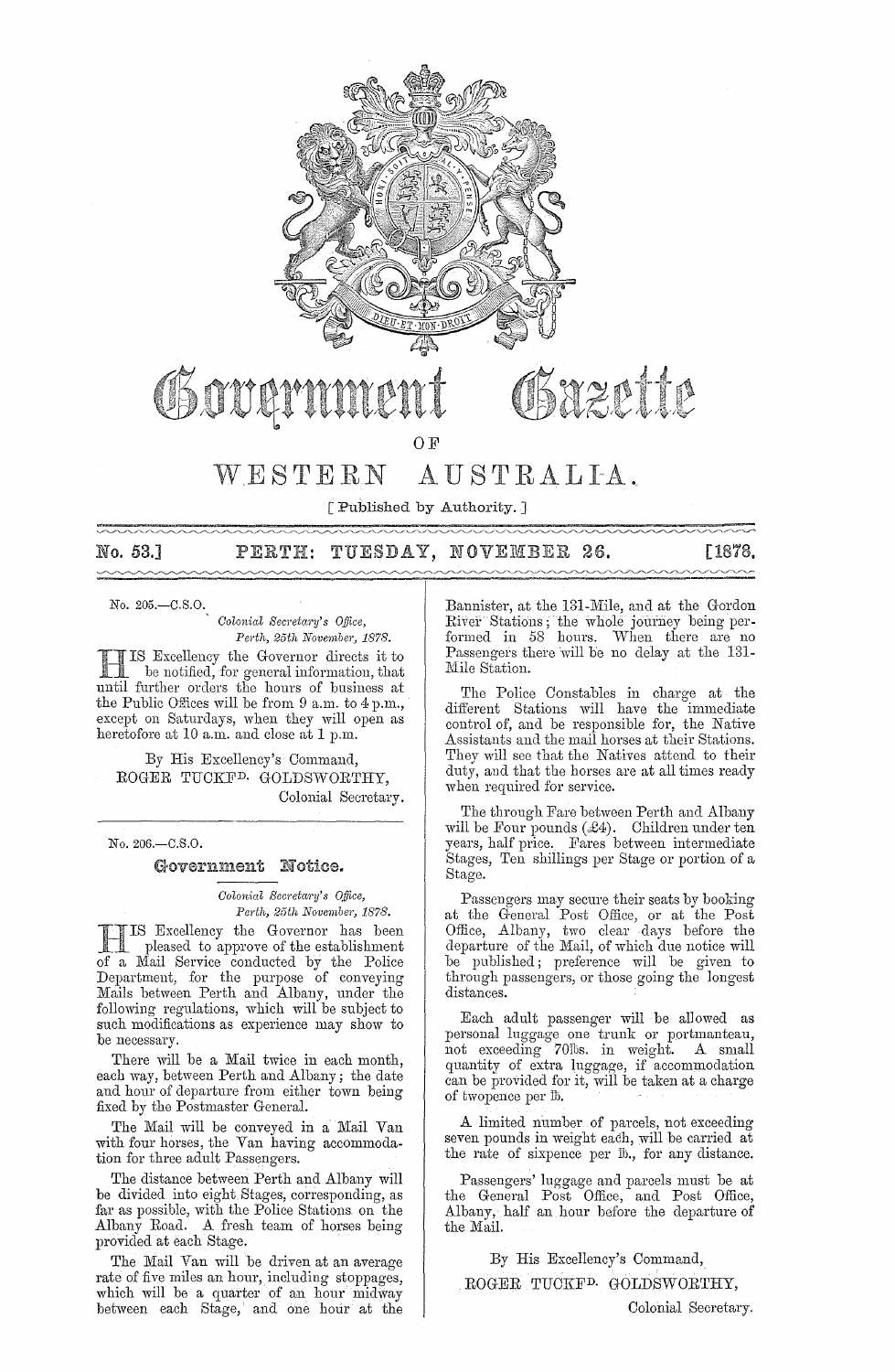No. 204.-C.S.0.

*Colonial Secretary's Office,* 

*Perth, 23rd November, 1878.*<br>IS Excellency the Governor has been **H IS Excellency the Governor has been**<br>pleased to appoint Lance-Sergeant A. PATTEN to be Bailiff of the Local Court at the Williams.

By His Excellency's Command, ROGER TUCKFD, GOLDSWORTHY, Colonial Secretary.

No. 203.-C.S.0.

*Colonial Secretary's Office,*<br>Perth, 18th November, 1878.

Excellency The Governor is pleased to notify, that in furtherance of a resolution of the Legislative Council, dated 27th June, 1878, he has communicated with a leading firm in Hong Kong, with a view to the introduction into the Colony of about fifty Chinese Immigrants.

It is proposed that the Immigrants shall consist of about a dozen domestic servants, and four or five gardeners, the remainder being Coolies suitable for farm work. The period of engagement will probably be three years, and the wages for ordinary labor 30s. per mensem, with higher rates for a superior class; rations and lodging will be provided in addition.

Persons desirous of pre-engaging the services of any of these immigrants are requested to make application to the Colonial Secretary, stating the number of persons of either class they desire to engage, with full particulars of the nature of the work on which it is proposed to employ them.

By His Excellency's Command, ROGER TUCKF<sup>D.</sup> GOLDSWORTHY, Colonial Secretary.

No. 207.-C.S.O.

No. 173.-C.S.O.

*Colonial 8ecl'etm'y's O.mee, Perth, 25th Novembc)', 1878.* 

**TENDERS** (endorsed "Tender for Truck-<br>ing ") will be verified. ing,") will be received at this Offiee until noon of Monday, the 16th December, 1878. from persons willing to undertake the Trucking on Fremantle Jetties for one year, from 1st day of January, 1879, (or for a period not exceeding three years), in accordance with rates and terms specified in a memorandum to be seen at the Office of the Collector of Customs at Fremantle.

The Government do not bind themselves to accept the highest or any tender, and will require the guarantee of two responsible persons for the due performance of the Contract.

Forms of Tender may be had on application to the various Resident Magistrates, and at the Public Offices, Perth; and no tender will be entertained unless rendered on the prescribed form.

By His Excellency's Command, ROGER TUCKFD. GOLDSWORTHY, Colonial Secretary.

*Colonial Secretary's Office,*<br> *Perth, 11th October, 1878.*<br> **PENDERS** (in duplicate, endorsed "Tender<br>
for *(as the case may be)* Mail,") will be received at this Office until noon of Friday, the 29th of November, 1878, for the conveyance of the undermentioned Mails for one, two, or three undermentioned Mails for one, two, or three<br>years, viz. :—<br>1. From Vasse to Warren River (Brock-

man's) *vid* Lower Blackwood, and *vice versa*, twice a month, on horseback.

- 2. From York to Youndegin, and *vice versa*, *vid* Dangin, Carrolling, and Mount Stirling, once a week, on horseback.
- 3. From Gingin to Yatheroo, and *vice versa*, once every four weeks, on horseback.
- 4. From Bannister to Wandering, and *vice versa,* three times a month, on horseback.
- 5. From Champion Bay to Cheangwa, and *vice versa*, once a month, on horseback.

The arrival and departure of the Mails will be subject to instructions from the Postmaster General, and liable to alteration at any time during the year.

Two approved sureties will be required to join the Contractor in a guarantee for the due fulfilment of the duties contracted to be performed.

Special Forms of Tender, with conditions attached, may be had on application to the various Resident Magistrates, and at the General Post Office, Perth; and no tender will be entertained unless rendered on the prescribed form.

The Government will reserve to tliemselves the right to terminate the Contract at any time by giving three months' notice.

The Government do not bind themselves to accept the lowest or any Tender.

Further information may be had on application to the Postmaster Geneml.

By His Excellency's Command, ROGER TUCKF<sup>D.</sup> GOLDSWORTHY, Colonial Secretary.

# *Department of Public Work*<br>*Perth, 7th November,*

TENDERS (Separate endorsed "Tender for Alterations and Repairs to Public Buildings York, Newcastle, or Northam, as the case may be) will be received at this Office until noon of Monday, the 2nd December, from persons willing to undertake tho Alterations and Repairs to Public Buildings at York, Newcastle, or Northam.

Tenders in each ease to state the shortest time required to complete the work.

The Government do not bind themselves to accept the lowest or any tonder, and will require the guarantee of two responsible persons for the due performance of the Contract.

Forms of Tender may be had on application to the various Resident Magistrates, and at the Public Works' Office, Perth, where Plans, Specifications, Conditions, and full particulars can be obtained.

No tender will be entertained unless on the prescribed form.

JAS. H. THOMAS, Director of Public Works.

L IST of Applications received by the Resi-<br>
dent Magistrate, Williams, for Licenses to destroy Wild Horses under "The Wild Cattle Nuisance Act, 1871," and amended Act, 1878:-

| Stephen Monger                                                     | $\cdots$                         | For Self.                |
|--------------------------------------------------------------------|----------------------------------|--------------------------|
|                                                                    |                                  |                          |
| E. B. Beere                                                        | $\ddotsc$                        | Self.                    |
| Michael Quinn                                                      | $\cdots$<br>$\ddot{\phantom{a}}$ | Self.                    |
| $W.$ Bingham $\ldots$ $\ldots$                                     | ,                                | Self, W. H. Bingham, and |
|                                                                    |                                  | native Johnny.           |
| C. F. Brown                                                        |                                  | Self, and W. G. Brown.   |
|                                                                    |                                  | JOHN C. ROSSELLOTY.      |
|                                                                    |                                  |                          |
|                                                                    |                                  | Resident Magistrate.     |
| $D_{\text{odd}}$ ant Magistrate <sup>2</sup> $\Omega_{\text{mod}}$ |                                  |                          |

Resident Magistrate's Office, Williams, Nov. 6th, 1878. J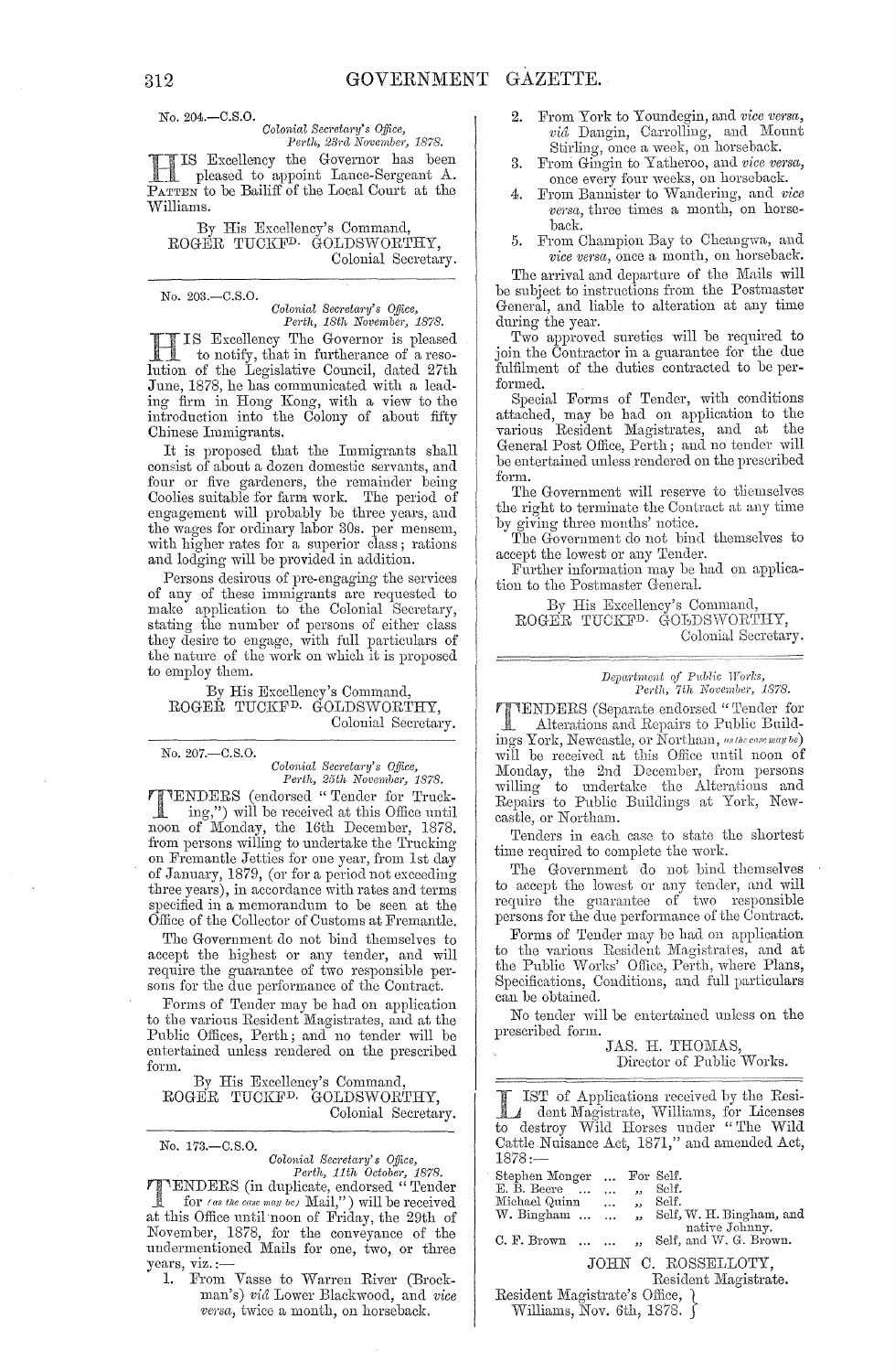# Tenders for Annual Contracts for the Year 1879.

No. 189.-C.S.0.

*Colonial Secretary's Office,* Perth, 6th November, 1878.

ENDERS FOR COLONIAL AND CONVICT SERVICE, (endorsed "Tender for ......... " *as the case may be)* will be received at this Office until noon of MONDAY, the 16th DECEMBER, 1878, from persons willing to Contract for the performance of the following Services during the year  $1879$  :-

#### 1. - GENERAL SUPPLIES

Of the following articles at the undermentioned<br>Stations; to be delivered in such quantities and at such times as may be required :-

At Perth, Fremantle, Albany, Bunbury, York, Newcastle, Champion Bay, Guildford, Busselton, Williams, and Rottnest Island:

Fresh Meat, @ per Ih.

Salt Beef, @ per Ih.

20 per cent. Flour, @ per Ih., and @ per ton of  $2240$  lbs.

Fine Flour, @ per Ih.

Bread made from 20 per cent. Flour, @ per lb.

Ditto from Fine Flour, @ per lb.

Tea, Sago, Blue, Soda, Candles, Sugar, Oatmeal,<br>Linseed Meal, Starch, Potatoes, Candle wick,<br>Cotton wick, Kerosene wick, Rice, Soap, Tobacco, Salt, Bran, Coffee, Coffee Ground, Hops, Arrow-<br>root, Butter, Pepper, Mustard, Cheese, Vege-<br>tables, and Raisins, @ per lb.

Sheeting Calico, @ per yard.

Separate samples of all but Meat and Vegetables must accompany tenders for each service.

Gin, Brandy, Wine, Porter (Bottled), Vinegar, Lime Juice, Milk, @ per gallon; Col<sup>2</sup>za, Kerosene, and Whale Oil, @ per gallon.

Pipes, @ per dozen.

Eggs, @ per dozen.

Leeches, @ per dozen.

Coir for beds, @ per cwt.

- Firewood, @ per cord of 128 feet, to consist of Banksia, to be delivered and stacked by the Contractor when and where required, and subject to measurement on delivery.
- Firewood for Rottnest to be Banksia wood, in billets of 9 inches diameter and three feet in length.
- Firewood for Brcaksea Island, King George's Sound, to he @ per cord delivered on the Island.
- Firewood for Fremantle to be @ per cord,<br>delivered at the Government Jetty, North Fremantle.

The Government reserves the right to cancel the Contract for Meat at the end of March, 1879, if it thinks it desirable to do so.

Tender to be endorsed " *Tender for General Supplies* for 1879."

#### $2 - FORAGE$

For such Horses as may be employed in the Service during the year 1879, at Geraldton, Fremantle, and Perth :-

Hay, @ per ton.

Barley,  $@$  per bushel.

Bran, @ per lb.

The daily ration of each horse is 181bs. of Hay, and 9fbs. of Corn; and Tenders must state the rate per<br>diem for each horse. The forage must be delivered<br>at the Contractor's expense, and at such places in the<br>district as the horses may from time to time be<br>stationed, and in month's supply.

Tender to be endorsed " Tender for Forage."

#### $3 - CARTAGE$

That may be required at Perth and Fremantle, during the year 1879.

Tenders must state the rate per trip and per day, for one, two, or three-horse teams respectively.

Tender to be endorsed " Tender for Cartage."

#### $4 - \mathrm{TRANSPOR} \mathbb{T}$

Between the undermentioned places during the year 1879:-

Perth and Fremantle, and *vice versa*.

Fremantle and Rottnest, and *vice versa*.

Perth and Rottnest, and *vice versa*.

Tenders to state the price per ton, and per head for passengers.

Tender to be endorsed " Tender for Transport."

#### 5.—SWEEPING CHIMNIES

During the year 1879, at Perth, Fremantle, Champion Bay, and Albany.

Tender to be endorsed "Tender for Sweeping Chim*nies."* 

#### 6.-CESS PITS.

To empty Cess Pits and Dry Earth Closets during the year 1879, at Perth, Fremantle, Albany, Bun-<br>bury, Vasse, York, Toodyay, and Champion Bay.

Tender to be endorsed " Tender for Cess Pits."

Tenders for Convict Service are required for Fremantle Station only.

The Government does not bind itself to accept the lowest or any tender for any of the above-named services, and reserves to itself the right of accepting a portion of a tender.

The whole of the supplies to be of unexceptionable quality, and subject to approval or rejection by officers or persons duly deputed by the Government.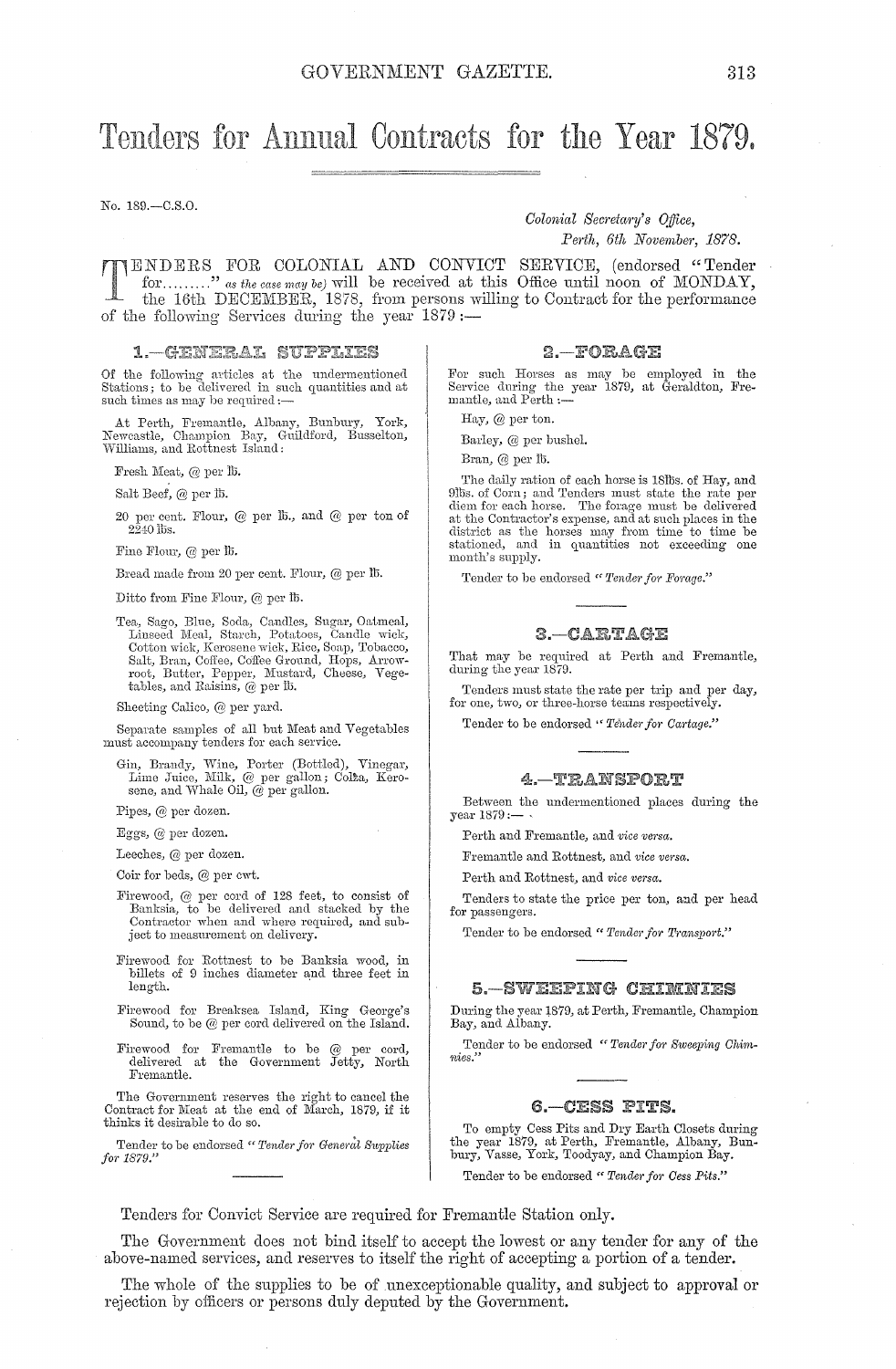#### Tenders for Annual Contracts for the Year *1879.-(Contimled.)*

The flour to be warranted to keep good for six months after delivery.

Fresh Meat to be delivered daily, when the Government or its representative may consider it practicable, and in proportion of three days' supply of Mutton to four days' supply of Beef per week, or alternate days of each. When Beef is issued, fore and hind quarters, or portions thereof, are to be delivered alternately; six inches at least to be cut off the hough and neck bones. Mutton to be delivered in carcasses, excluding heads, necks, shanks below the knee, and hough joints.

The supplies to be delivered at such places and times as may be required by the Government or persons deputed by it.

The ordinary ration of Vegetables to consist of llb. of Potatoes; but when demanded by the Government, and in season, the following equivalents must be supplied twice a week: Pumpkins, 2 lbs.; or Turnips, Carrots, or Cabbage, 1<sup>1</sup><sub>2</sub>lbs.; or Onions, <sup>1</sup><sub>4</sub> lb., for every pound of Potatoes.

All supplies must be delivered in good and sound packages; Corn and Flour sacks, and Oil casks, will be returned to the Contractors; other packages will be retained free of charge.

The Contractors will be liable for any expense which may be incurred by the Government in consequence of the non-performance of their contracts.

Payments to be made monthly, and for general supplies for the quantities actually consumed in the month.

No transfer of any Contract will be permitted, without the *previous consent* of the Government.

Each Tender must bear the bona fide signatures of two responsible and approved surcties, who will be required to be bound for the due performance of the Contract, under a penalty of about one-fourth of the estimated sum to be paid under each Contract. Parties are requested to be careful in drawing up their Tenders, which should be in strict conformity with this Notice.

Forms of Tender on Convict Service may be had on application to the Comptroller's Office, Fremantle, and on Colonial Service to the various Resident Magistrates, and at the Public Offices, Perth; and no tender will be entertained unless rendered on the prescribed form. It is not necessary to forward *duplicate* tenders; *one* tender form properly filled up and witnessed, both as regards the Contractor and his sureties, will suffice.

By His Excellency'S Command,

#### ROGER TUCKFD. GOLDSWORTHY,

Colonial Secretary.

 $Colonial$  Secretary's Office, Perth, 6th November, 1878.

TENDERS FOR POLICE SERVICE (endorsed "Tender for ........" *as the case may be*) will be received at this Office until noon of MONDAY, the 16th DECEMBER, 1878, from persons willing to contract for the performance of the fo will be received at this Office until noon of MONDAY, the 16th DECEMBER, 1878, from persons willing to contract for the performance of the following Services during the year  $1879$  :-

# 1.—Annual Supplies for Police, for 1879.

Supply of such Saddlery, Stable Utensils, Bedding, Rugs, Blankets, &c., for the use of the Police Depart-ment, during the year ending the 31st December, 1879, as may from time to time be required by the Superintendent of Police.

Samples of each article must accompany Tenders.

On application at the Office of the Superintendent of Police, a list of the various articles required, together with the average annual consumption of each, can be seen.

Full particulars will be afforded by the Superintendent of Police.

Tender to be endorsed " Tender for Annual Supplies for Police.'

2.-SHOEING POLICE HORSES

At the undermentioned Police Stations during the year 1879 :-

| Albany                        | Greenough                    |
|-------------------------------|------------------------------|
| Albany Road, 131-             | Kojonup                      |
| mile Station                  | Northam                      |
| Beverley                      | Northampton                  |
| Bridgetown<br><b>Contract</b> | Newcastle<br>$\alpha = 2\pi$ |
| Bunbury                       | Perth                        |
| <b>Busselton</b>              | Pinjarrah                    |
| Champion Bay                  | Roebourne                    |
| Dongarra                      | Victoria Plains              |
| Fremantle                     | Williams River               |
| Guildford                     | York                         |
|                               |                              |

Tenders to state the rate per set, and for removes. Police Horses to be shod to the satisfaction of the Officer in charge of the District.

Horses not in the Police Force, but the property of the Local Government, must be shod at the same rate as Police Horses.

'Tenders to be endorsed " Tender for Shoeing Horses."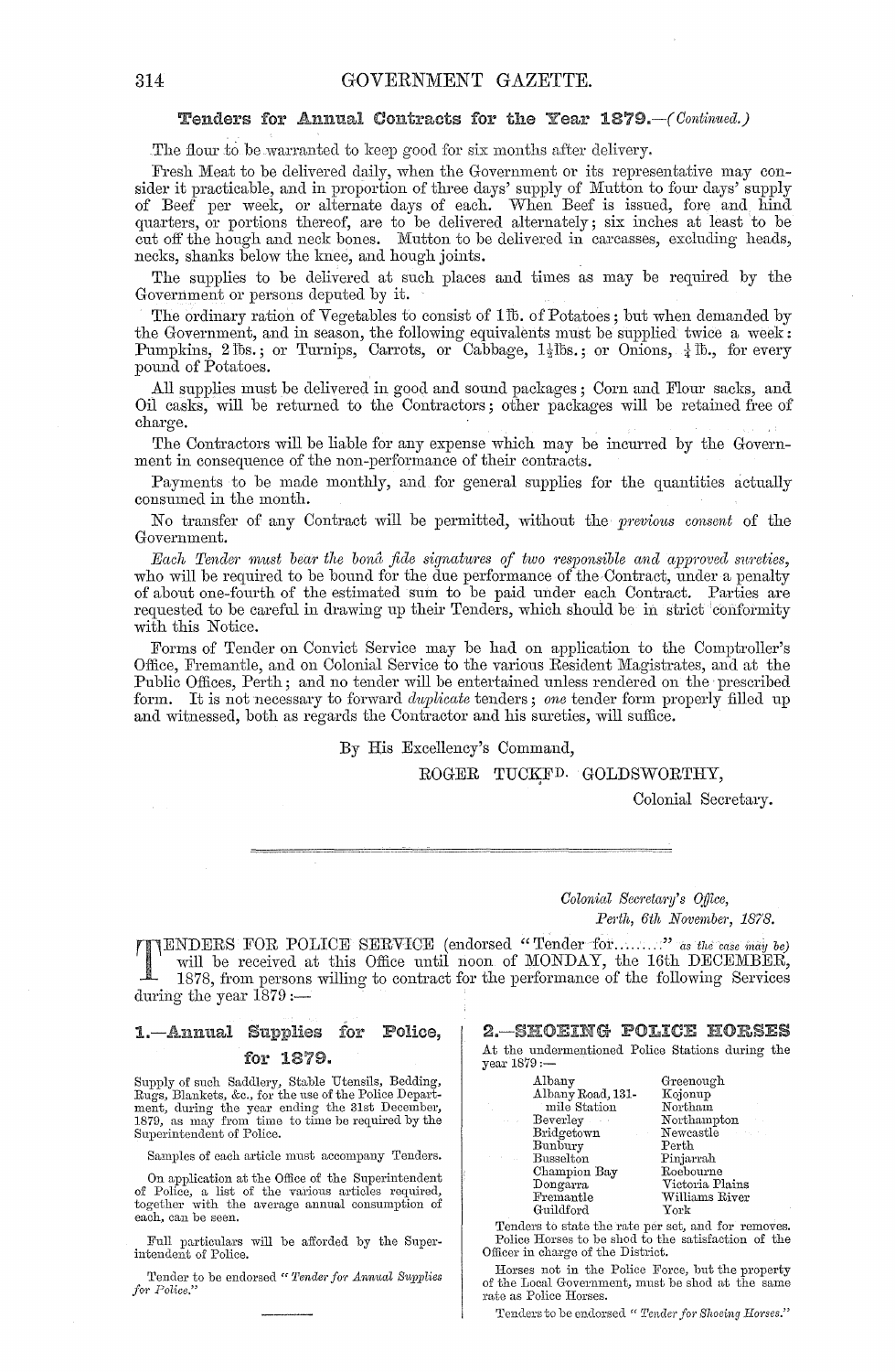#### Tenders for Annual Contracts for the Year 1879.-( *Continued.)*

3. BARLEY or OATS for PO-LICE HORSES for 1879.

To be supplied in the undermentioned quantities, at the several Police Stations named, at per bushel of  $50$   $lbs.$ 

|                                                         | Bushels. |
|---------------------------------------------------------|----------|
|                                                         | 330      |
| Albany Road, 131 miles                                  | 198      |
| Albany Road, 36 miles                                   | 330      |
| Bannister                                               | 330      |
| Bunbury                                                 | 198      |
| Blackwood, No. 1 Station                                | 132      |
| Do.<br>$\operatorname{Bridge}\dots$                     | 132      |
| Beverley                                                | 132      |
| Busselton                                               | 132      |
| Champion Bay                                            | 264      |
| Dongarra                                                | 198      |
| Esperance Bay                                           | 132      |
| Fremantle                                               | 198      |
| Guildford                                               | 198      |
|                                                         | 132      |
| Gordon River                                            | 198      |
|                                                         | 198      |
|                                                         | 132      |
|                                                         | 396      |
| Mandurah                                                | 132      |
| Minninup                                                | 132      |
| Mount Barker                                            | 330      |
| Northampton                                             | 264      |
|                                                         | 132      |
| Newcastle                                               | 132      |
| Perth                                                   | 990      |
| $\text{Pinjarrah}$                                      | 132      |
| Victoria Plains                                         | 132      |
| Williams River                                          | 396      |
|                                                         | 132      |
| Youndegin                                               | 132      |
| Sharks Bay, delivered at \                              | 132      |
| Roebourne, to be delivered on ?                         | 330      |
| Mount Wittenoom Station, $\}$ East of Champion Bay $\}$ | 264      |

The Barley or Oats to be delivered at the Contractor's expense on or after 1st January, 1879, in<br>such quantities of not less than one quarter of the<br>whole and not exceeding the whole of the above<br>weights, and at such times only at the above-named<br>Stations, as may be

The Government does not bind itself to take from the Contractor the whole quantity tendered to be supplied, unless demanded in writing as above.

Tender to be endorsed " Tender for Barley or Oats *fo), Police Horses."* 

4. HAY for POLICE HORSES, for 1879.

Good Sown Wheat or Oat Hay, to be supplied at the several Police Stations named, at per ton of 2240 lbs.

|                                     | Tons. |
|-------------------------------------|-------|
|                                     | 15    |
| Albany Road, 131 miles              | 9     |
| Albany Road, 36 miles               | 15    |
| Bannister                           | 15    |
|                                     | 9     |
| Bunbury<br>Blackwood, No. 1 Station | 6     |
| Do. Bridge                          | 6     |
| Beverley                            | 6     |
| Busselton                           | 6     |
| Champion Bay                        | 12    |
|                                     | 9     |
|                                     | 6     |
|                                     | 9     |
| Guildford                           | 9     |
|                                     | 6     |
| Gordon River                        | 9     |
| Greenough                           | 9     |
|                                     | 6     |
|                                     | 18    |
| Mandurah                            | 6     |
| Minninup                            | 6     |
| Mount Barker                        | 15    |
| Northampton                         | 12    |
| Northam                             | 6     |
| Newcastle                           | 6     |
|                                     | 45    |
|                                     | 6     |
| Victoria Plains                     | 6     |
| Williams River                      | 18    |
|                                     | 6     |
|                                     | 6     |
|                                     | 6     |
|                                     |       |
|                                     | 15    |
|                                     |       |
| Mount Wittenoom Station,            | 12    |
| East of Champion Bay                |       |

The Hay to be of first-rate quality, and delivered at the Contractor's expense on or after January 1st, 1879, in such quantities of not less than one ton and<br>not exceeding the whole of the above weights, and at<br>such times only at the above-named Stations, as may<br>be demanded in writing by the officer in charge of<br>such Station delivery.

The Government does not bind itself to take from the Contractor the whole quantity tendered to be supplied, unless demanded in writing as above.

Tender to be endorsed " Tender for Hay for Police *H01·ses."* 

### 5.-For the Supply of Bedding to the above Stations and the removal of the Manure therefrom.

The Government does not bind itself to accept the lowest or any tender for any of the above-named services, and will in each case require the guarantee of two responsible persons for the due performance of the Contract.

Forms of Tender may be had on application to the various Resident Magistrates, and at the Public Offices, Perth; and no tender will be entertained unless rendered on the prescribed form. It is not necessary to forward *dupliccde* tenders; *one* tender form properly filled up and witnessed, both as regards the Contractor and his sureties, will suffice.

By His Excellency's Command,

ROGER TUCKFD. GOLDSWORTHY,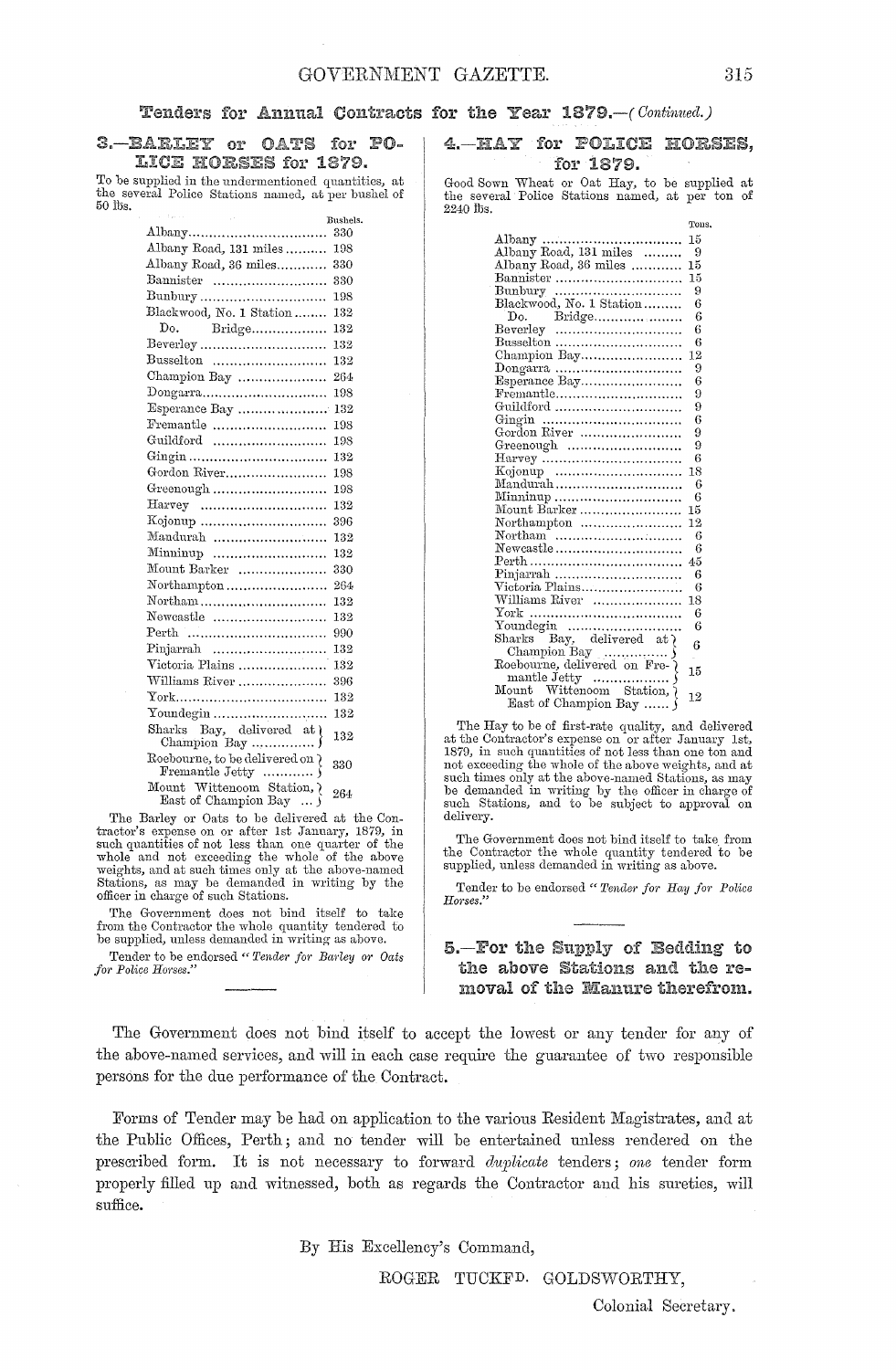#### *Crown Lands' Office, Perth, 21st November, 1878.*

Excellency the Governor has been pleased, on the recommendation of the Acting Oommissioner of Orown Lrmds, to set apart, as a Public Reserve, the hnd described in the Schedule below, for the purpose herein set forth $:=$ 

| Recorded<br>Number. | Content.<br>A. R. P.   | Description of Boundaries.                                                                                                                                                                                                                                                                                                                                                                                                                                                                                                                                            | Purpose for which made.  |  |  |  |  |
|---------------------|------------------------|-----------------------------------------------------------------------------------------------------------------------------------------------------------------------------------------------------------------------------------------------------------------------------------------------------------------------------------------------------------------------------------------------------------------------------------------------------------------------------------------------------------------------------------------------------------------------|--------------------------|--|--|--|--|
| 317A                | $1000 \quad 0 \quad 0$ | Bounded by lines starting from the South-west corner<br>of Swan location 709, and extending South about 74<br>chains, then East 102 chains 50 links, thence North 114<br>chains to the South boundary of Swan location E1,<br>thence West about 77 chains 50 links along the said<br>South boundary to the road from Perth to Wanneroo,<br>thence South to the South-east corner of location 709<br>aforesaid, and finally West along the South boundary of<br>last named location to the starting point, excluding<br>Swan locations 662 and 741. All bearings true. | Commonage near Wanneroo. |  |  |  |  |

RESERVE.

OCT. BURT, *pro* Acting Commissioner of Crown Lands.

#### WESTERN AUSTRALIA.

## Meteorological Observations for the week ending 21st November, 1878, (inclusive).

WIND Registered by Mr. Forsyth, Harbor Master, at Arthur's Head, Fremantle; altitude above the sea<br>55 feet, in Latitude 32° 02′ 14″ S., Longitude 115° 45′ 12″ E.

The other instruments registered are placed in the grounds adjoining the Survey Office, Perth; altitude above the sea 47 feet, in Latitude 31° 57' 25" S., Longitude 115° 52' 02" E.

MALCOLM FRASER, Surveyor General.

| Week<br>ending. | BAROMETER:                                                |               | THERMOMETERS IN SHADE. |               |               | RADIATION<br>THERMO-                                                 | METERS. |         | WIND.                                  |                       | <b>DEGREE</b>            |     | я<br>e<br>Bu          | EVAPOR-  |                              |
|-----------------|-----------------------------------------------------------|---------------|------------------------|---------------|---------------|----------------------------------------------------------------------|---------|---------|----------------------------------------|-----------------------|--------------------------|-----|-----------------------|----------|------------------------------|
|                 | Mean Reading<br>corrected, and re-<br>duced to sea level. |               | Dry.                   |               | Wet.          | RAIN:<br>OF<br>HUMIDITY.<br>Amount<br>Horizontal<br>Saturation<br>in |         | Terres- |                                        |                       | Mean                     |     | CLOUD:<br><br>amount. |          | ಗದ<br>ATION:<br>Amount<br>in |
|                 | and 32 deg. Fah.                                          | Maxi-<br>mum. | Mini-<br>mum.          | Maxi-<br>mum. | Mini-<br>mum. | Solar.                                                               | trial.  | inches. | velocity in<br>miles, per<br>24 hours. | General<br>direction. | $=100$ : mean<br>amount. |     | OXE:<br>Ñ<br>$\circ$  | inches.  |                              |
| 21st            | 29.892                                                    | 89.6          | 60.8                   | 76.3          |               | $58.7 \; 146.8 \; 51.0$                                              |         | 0.18    | 598:1                                  | $S_{\cdot}W$          | 62                       | 3.5 | 5.2                   | $1.77\,$ |                              |

Highest reading of Barometer 30.286 15th<br>Lowest do. do. 29.757 18th Highest reading of Barometer 30.286 15th I . Thermometers in shade.  $\left\{\begin{array}{l}\text{Maximum }\text{Dry}\text{ }105\text{ }17\text{th}\\\text{Lowers}\text{ }\text{do.}\end{array}\right.\quad\left\{\begin{array}{l}\text{Maximum }\text{Dry}\text{ }105\text{ }17\text{th}\end{array}\right.$ 

The Observations are taken at 10 a.m., (excepting Barometer, which is registered at 12 a.m.)

M. A. C. FRAsER, Observer.

# LAND SALES.

 $Crown$  Lands' Office, Perth, 25th November, 1878.

T HE undermentioned Allotments of Land will be offered for Sale, at Public Auction, on the date and at the place specified in the Schedule below, at one o'clock, p.m.

|  | SCHEDULE. |  |  |  |  |
|--|-----------|--|--|--|--|
|  |           |  |  |  |  |

| Date of Sale. | Place of Sale.  |              | Description of Lot.     |               | Number of Lot.  |           |          | Quantity.      |              |                | Upset Price.                         |  |
|---------------|-----------------|--------------|-------------------------|---------------|-----------------|-----------|----------|----------------|--------------|----------------|--------------------------------------|--|
|               |                 |              |                         |               | r. p.<br>а.     |           |          |                |              |                |                                      |  |
| 1878.         |                 |              |                         |               |                 |           |          |                |              |                |                                      |  |
| 4th Dec.      | Bunbury         | $\ddotsc$    | Bridgetown   Town       |               | 27              |           | $\cdots$ |                |              | $2\;\;2\;\;22$ | £3                                   |  |
| Do.           | Perth           | $\mathbf{L}$ | Pinjarrah   Sub.        |               | 22              | $\ddotsc$ | $\cdots$ | 5.             | $\theta$     | $\theta$       |                                      |  |
| Do.           | Do.<br>$\cdots$ |              | Do.<br>$\cdots$         | Do.           | 32              |           | $\cdots$ | 5.             |              | 2 17           |                                      |  |
| 5th Dec.      | Northam         | $\ddotsc$    | Northam<br>$\mathbf{1}$ | Do.           | 92              |           |          | $5 -$          |              | 0 17           | $80s.$ per acre.                     |  |
| Do.           | Do.<br>$\sim$   |              | Do.<br>$\cdots$         | Do.           | 93              |           | $\cdots$ | 4 <sub>1</sub> | $^{2}$       | -17            |                                      |  |
| Do.           | Geraldton       | $\ddotsc$    | Northampton             | $\ldots$ Town | 137             |           | $\ldots$ |                | $\mathbf{0}$ | $\theta$       |                                      |  |
| Do.           | Do.             |              | Do. $\dots$ $\dots$     | $\ldots$ Do.  | 138<br>$\ddots$ |           | $\cdots$ |                | $\theta$     | $\overline{0}$ | $\mathcal{L}12 \oplus \mathrm{lot.}$ |  |
|               |                 |              |                         |               |                 |           |          |                |              |                |                                      |  |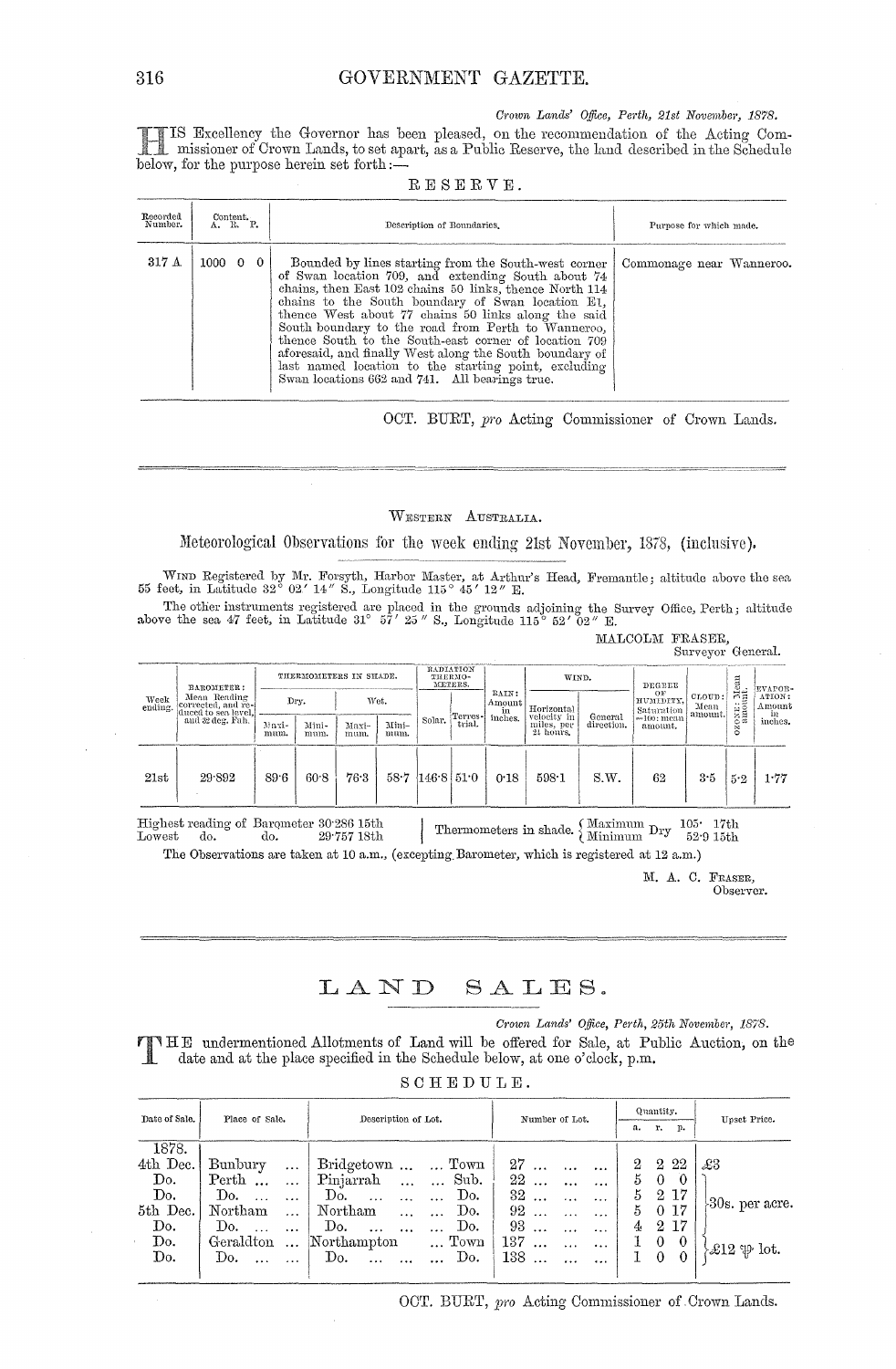#### Comptroller's Office,

#### Fremantle, 23rd November, 1878.

YERTIFICATES of Freedom have been issued to the undermentioned Convicts, whose sentences have expired:-

|  | Reg. No. 8389 Henry Quaife |
|--|----------------------------|
|  | 9835 William Neal          |

 $,$ 

9994 John Holland

HIS Excellency the Governor has been pleased to revoke the Tickets-of-Leave of the undermentioned Convicts:-

 $\begin{minipage}{.4\linewidth} \textbf{Reg. No. 3844 Walter Spiller} \textbf{,} \quad 8122 \textbf{ William Stuart} \end{minipage}$ 

- 
- 8285 George Greenwood  $,$
- 8387 Henry James Phillips  $,$
- 8909 John Judge  $,$
- 9379 William Allen
- $\overline{\mathbf{z}}$ 9437 Patrick Dynan
- $, ,$
- 10008 James Clarke

THE Conditional Release issued to the undermentioned Convict has been cancelled :-

Reg. No. 9024 John Joseph Whiffin

JOHN F. STONE,

Comptroller.

 $\mathfrak{L}$  s. d.

349 12 11

#### Guildford Municipality.

BSTRACT of Receipts and Expenditure for the year ending October  $31,1878$ :

|                                         |                 | RECEIPTS.     |                   |           | £      | $S_{\star}$ | đ.       |
|-----------------------------------------|-----------------|---------------|-------------------|-----------|--------|-------------|----------|
| Balance in hand                         |                 |               |                   |           | 14     | З           | -2       |
| To Rates<br>$\sim$ $\sim$               |                 |               |                   |           | 184 14 |             | 8        |
| Cattle License                          | $\ldots$        | $\ddotsc$     |                   |           | 9      | 0           | 0        |
| Dog License                             |                 |               |                   | $\ddotsc$ | 8      | 7           | 6        |
| Carriage License                        |                 | $\sim$ $\sim$ | $\cdots$          | $\ddotsc$ | 13 10  |             | 0        |
| Dangerous Goods                         |                 | $\cdots$      |                   | $\ddotsc$ |        | $0\,15$     | 0        |
| Fees from Police Court                  |                 |               |                   | $\cdots$  |        | 5 13        | 6        |
| Jetty Rent                              | <b>Contract</b> | $\sim$ $\sim$ |                   | .         |        | 710         | $\bf{0}$ |
| To half ferry expenses from Roads Board |                 |               |                   |           | 22     | - 5         | 5        |
| Refund from Registrar                   |                 |               | $\cdots$ $\cdots$ |           |        | 8-13        | 8        |
| Annual Grant from Colonial Treasurer    |                 |               |                   |           | 75     |             | ∩        |
|                                         |                 |               |                   |           | 349    | 12.11       |          |

#### EXPENDITURE.

|                          | $\mathrm{By}\ \mathrm{Labor}\ \dots \ \dots \ \dots$ |                                  |           |           | .                    | 46 13 |          | 1               |
|--------------------------|------------------------------------------------------|----------------------------------|-----------|-----------|----------------------|-------|----------|-----------------|
| $\overline{\phantom{a}}$ | Stone £37 12s. 6d.; breaking £7 12s.                 |                                  |           |           |                      | 45    | 4        | 6               |
| دد                       | in 1873<br>.,                                        |                                  |           |           | $\cdots$             |       | 815      | 0               |
| دد                       | Ferry man to October 9th                             |                                  |           |           | $\ddotsc$            | 44 13 |          | 0               |
| دد                       | Ferry boat hire during repairs                       |                                  |           |           | $\ddotsc$            | 1     | 10       | 0               |
| دد                       | Ferry man extra during flood                         |                                  |           |           | $\ddotsc$            |       | 612      | 9               |
| ,,                       | Ferry boat repaired                                  |                                  |           |           | $\mathbf{A}$         | 7.    | 11       | 10 <sub>x</sub> |
| ,,                       | Kerosene oil, stationery, &c.                        |                                  |           |           | $\cdots$             | 28    | 4        | 6               |
| ,,                       | Lamplighter to September 30th                        |                                  |           |           | $\ddotsc$            | 16 10 |          | 0               |
| $\overline{\phantom{a}}$ | Public well and pump                                 |                                  |           |           | .                    | 16    | 1        | $1\frac{1}{2}$  |
| دد                       | Caretaker to September 30th                          |                                  |           |           | .                    | 4.    | $\Omega$ | 0               |
|                          | Clockwinding to September 30th                       |                                  |           |           | $\ddotsc$            | 10    | 2        | 6               |
| 33                       | Sundries                                             | $\sim$                           | $\cdots$  |           |                      | 8     | 17       | 4               |
| و و                      |                                                      |                                  |           |           | $\cdots$             | 18.   | 18       | 6               |
| 5.5                      | Printing<br>Auditor for 1877                         |                                  | $\ddotsc$ | .         |                      | 2     | 0        | 0               |
| ,,                       |                                                      |                                  | .         |           | .                    | 22    | 2        | 3               |
| ,                        | Carting                                              |                                  | $\ddotsc$ | $\ddotsc$ | $\ddotsc$            | T     |          | 3               |
| دد                       | Lamp and repairs                                     |                                  | $\cdots$  | $\ldots$  | $\ddotsc$            |       | 19       |                 |
| دد                       | Timber for trunking                                  |                                  |           |           | $\ddotsc$            | 11.   | 0        | 0               |
| $\overline{\phantom{a}}$ | Making trunks                                        |                                  | $\ddotsc$ |           |                      | 3.    | 9        | 7               |
| ,,                       | Brick rubble                                         |                                  | .         |           | .                    | 0.    | 15       | 0               |
| ,,                       | Ironwork                                             |                                  | $\cdots$  | .         | $\ddotsc$            | L     | 17       | 6               |
| $\overline{\phantom{a}}$ | Trees replanted on square                            |                                  |           | $\ddotsc$ | $\ddot{\phantom{a}}$ | 0.    | 16       | 0               |
| ,,                       | Commission at 10 per cent                            |                                  |           |           | $\ddotsc$            | 22 18 |          | 7               |
|                          | Summons                                              | $\sim$ $\sim$ $\sim$<br>$\cdots$ |           | $\cdots$  | $\ddotsc$            | 0     | 4        | 6               |
|                          | Balance in hand                                      |                                  |           |           | .                    | 18 16 |          | $\mathbf{I}$    |
|                          |                                                      |                                  |           |           |                      |       |          |                 |

C. C. FAUNTLEROY, Auditors. S. GARDINER,

> THOMAS JECKS, Treasurer Guildford Municipality.

November 11th, 1878.

### DEPARTMENT OF LAND TITLES.

#### $\frac{9.5}{1.87}$ Transfer of Land Act, 1874.

TAKE NOTICE that Henry Maxwell Lefroy of the town of Fremantle Esquire has made application<br>to be certificated as the owner of an estate in fee simple in possession in the following parcel of land adjoining the townsite of Fremantle aforesaid.

Cockburn Sound Location No. 7 as the same is described in the maps and books of the Survey Office and is of record therein.

AND FURTHER TAKE NOTICE that all other persons claiming to have any estate right title or interest in the above land ARE HEREBY REQUIRED to lodge with the Registrar of Titles on or before the 9th day of December next a *caveat* forbidding the same from being brought under the Act.

#### J. C. H. JAMES,

Commissioner of Land Titles. 14th November, 1878.

#### $\frac{96}{1878}$  Transfer of Land Act, 1874.

TIAKE NOTICE that Charles Crowther of the town of Geraldton merchant has made application to be certificated as the owner of an estate in fee simple in possession in the following parcel of land situate in Geraldton aforesaid.

#### Building Lot No. 5

as the same is described in the maps and books of the Survey Office and is of record therein.

AND FURTHER TAKE NOTICE that all other persons claiming to have any estate right title or interest in the above parcel of land ARE HEREBY REQUIRED to lodge with the Registrar of Titles on or before the 16th day of December next a caveat forbidding the same from being brought under the Act.

# J. C H. JAMES,

Commissioner of Land Titles.

21st November, 1878

BSTRACT of Receipts and Expenditure a.<br>B of York Municipality, for half year ending 31st October, 1878:-

| RECEIPTS.                                                                                                                                                                                                                                  | £                     | s.                                                | đ.                                                          |
|--------------------------------------------------------------------------------------------------------------------------------------------------------------------------------------------------------------------------------------------|-----------------------|---------------------------------------------------|-------------------------------------------------------------|
| May 10.—To Balance in hand<br>Oct. $31 -$ , Assessments to date<br>Timber Licenses<br>$\operatorname{Do\!}$<br>do.<br>$\operatorname{Cattle}$<br>do.<br>,,<br>Carriage do.<br>Half Fines from Resident<br>Magistrate                       | 107<br>27.<br>0<br>13 | 10<br>12<br>5<br>3 10<br>1015<br>4 15<br>8        | $10\frac{1}{2}$<br>6<br>0<br>0<br>$\Omega$<br>$\Omega$<br>0 |
| , Grant from York Roads<br>Board in aid of Governor<br>Ord's Reception                                                                                                                                                                     | 5<br>2                | 0<br>-10                                          | 0<br>0                                                      |
| " Stalls at York Fair                                                                                                                                                                                                                      | £175                  | 6                                                 | $4\frac{1}{2}$                                              |
| Nov. 1.—To Balance in hand of Trea-<br>surer                                                                                                                                                                                               | 46                    | 2                                                 | 54                                                          |
| EXPENDITURE.                                                                                                                                                                                                                               | £                     | s.                                                | d.                                                          |
| By Collector's Commission and Clerk's<br>Salarv                                                                                                                                                                                            | 13                    | 12                                                | 6                                                           |
| $\alpha$ carting<br><b>Seattle Street</b><br>Labor and Wages<br>,,<br>Smithing Account<br>$\cdots$<br>دد<br>Governor Ord's Reception<br>دد<br><b>Blasting Powder</b><br>دد<br>Miscellaneous Accounts<br>د د<br>Balance in hand<br>$\cdots$ | 23<br>6<br>1<br>46    | 7<br>66 13<br>18<br>$10\,$ $17$<br>0<br>6 15<br>2 | 4<br>$0\frac{1}{2}$<br>$4\frac{1}{2}$<br>5<br>3<br>0<br>5,  |

Audited and found correct, 11th November, 1878.

|  | E. CAHILL.                |  |
|--|---------------------------|--|
|  | R. J. WHEELER. { Auditors |  |